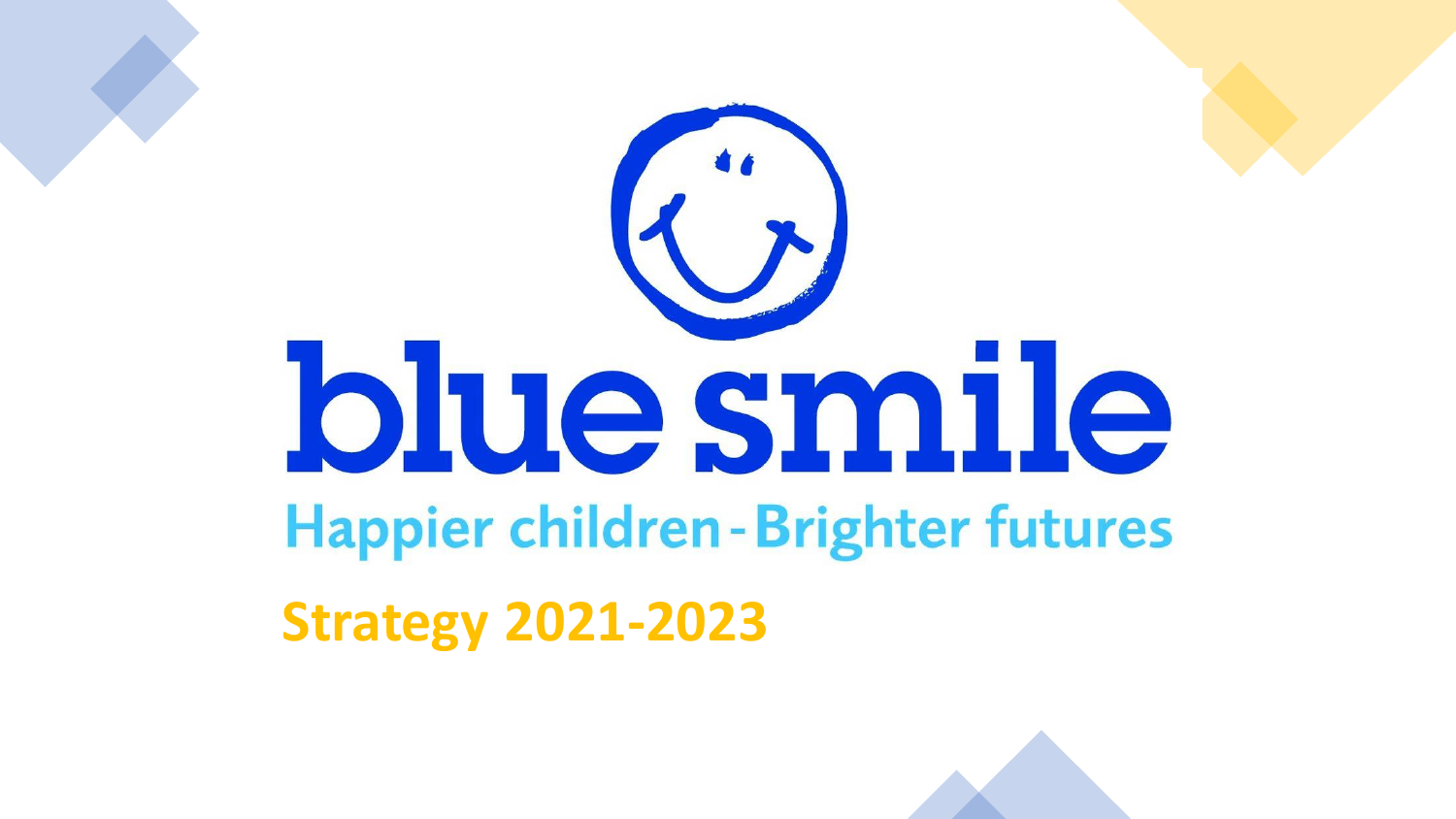# **Contents**

Our vision and mission

Our three proposed strategic objectives

1. To deliver an excellent mental health service, underpinned by evidence and research, to meet children's mental health needs most effectively

2. To increase reach through additional services which impact the whole school community

3. To grow as a strong, stable and sustainable organisation



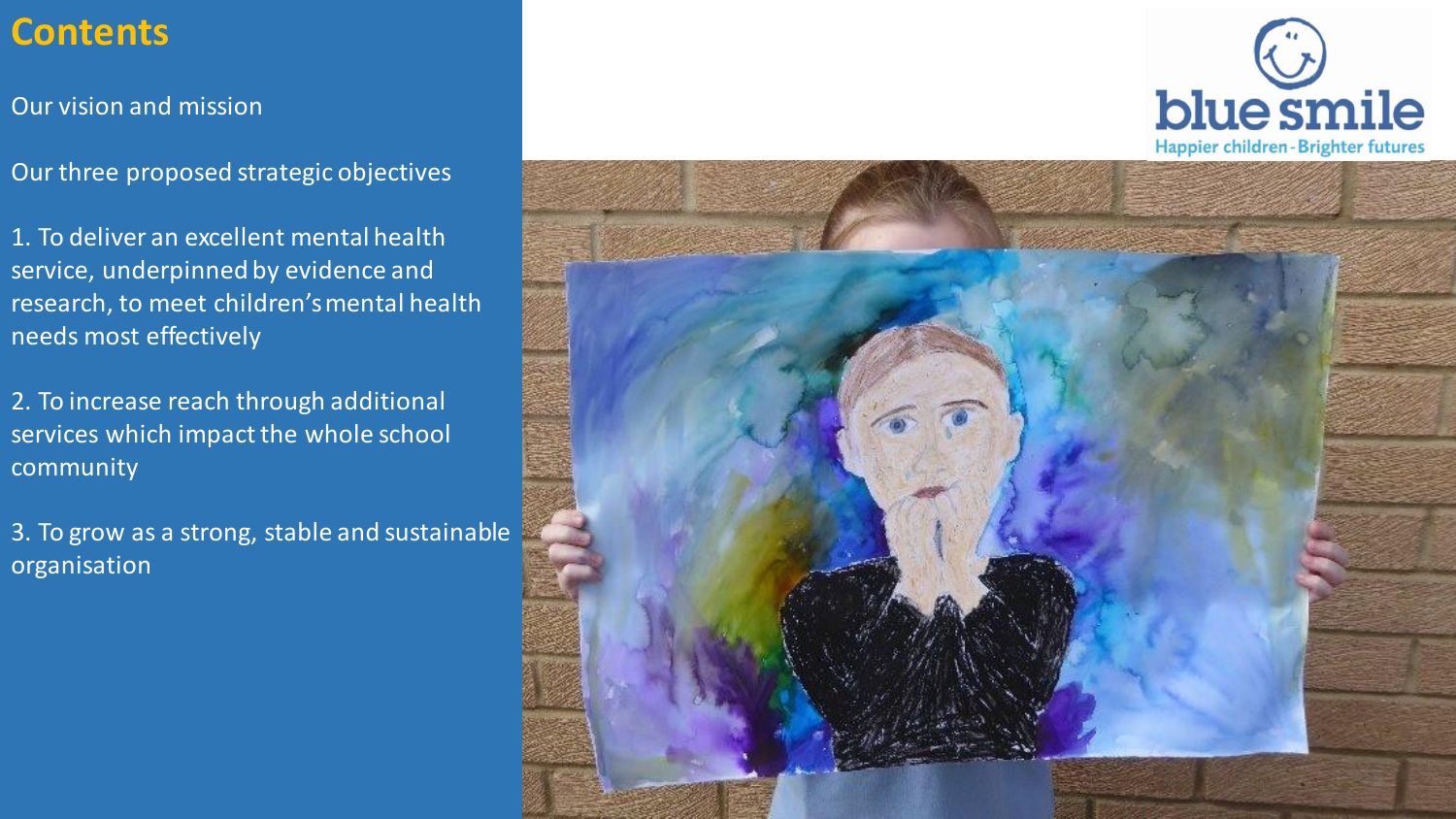

### **VISION**

A world where happier children have brighter futures

### **MISSION**

To transform the mental health and life chances of children across Cambridgeshire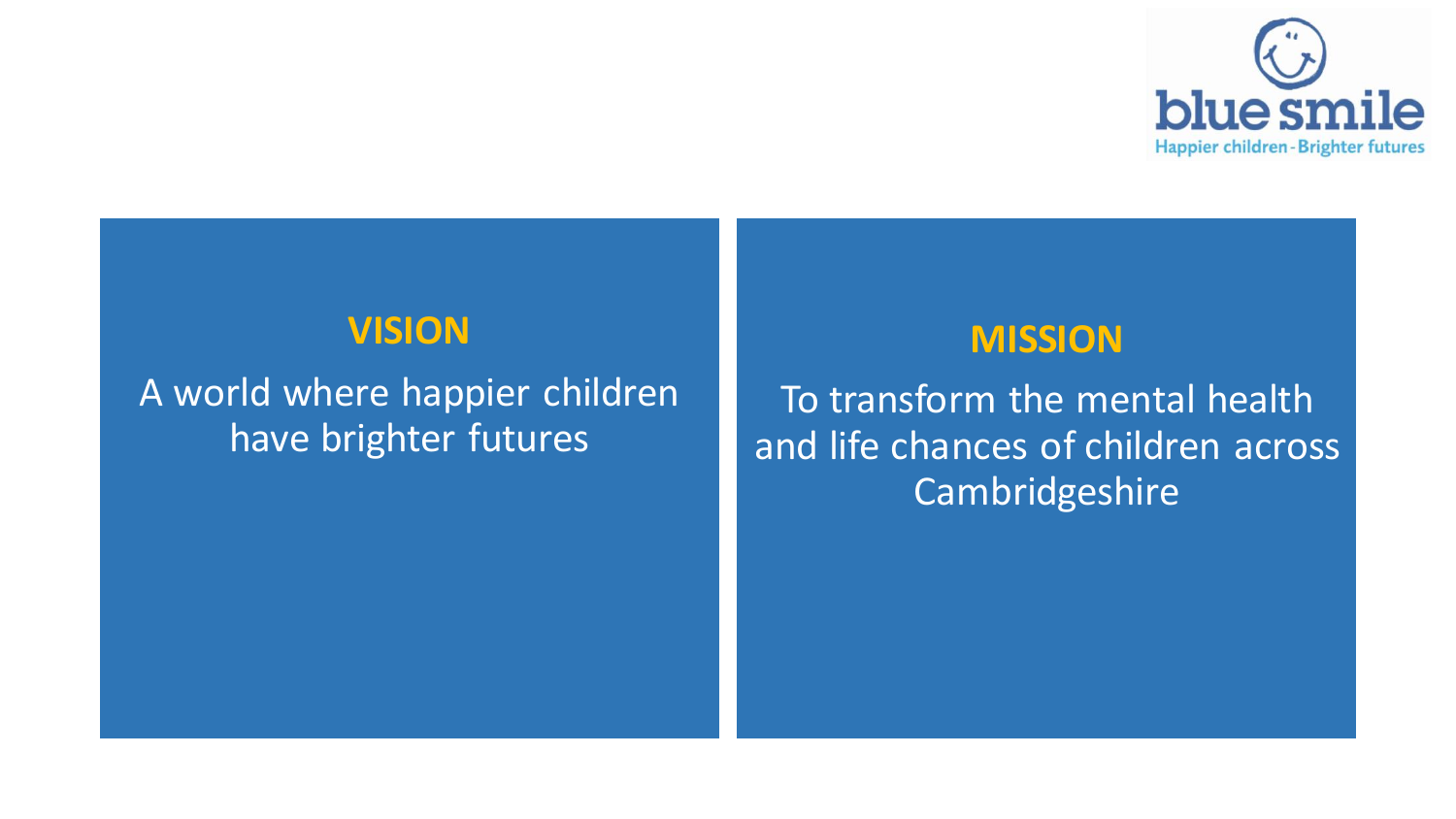## **To deliver an excellent mental health service, underpinned by evidence and research, to meet children's mental health needs most effectively**

### **Deliver our original Partner School service**

### **We will do this by:**

**1**

- ➢ Working with nine schools across Cambridgeshire to embed a Blue Smile team
- ➢ Providing a full-service offering arts-based 1:1 therapy and mentoring through a combination of qualified therapists, trainee therapists and mentors
- $\triangleright$  Building on our telephone and virtual support incorporating learning from the pandemic into best practice

### **Deliver and expand our Outreach service**

### **We will do this by:**

- $\triangleright$  Working with individual schools to provide 1:1 therapy for children most in need
- ➢ Ensuring more schools can access our Outreach service by monitoring and reviewing subsidies to schools to offer best value

**Provide evaluation and research to maintain our high standards and enhance understanding of children's mental health and practice**

### **We will do this by:**

- $\triangleright$  Developing the right tools and best practices for data collection and monitoring
- ➢ Measuring outcomes and impact at pupil, school, and service level
- $\triangleright$  Updating and maintaining our case for support
- $\triangleright$  Embedding learning from evaluation into future service development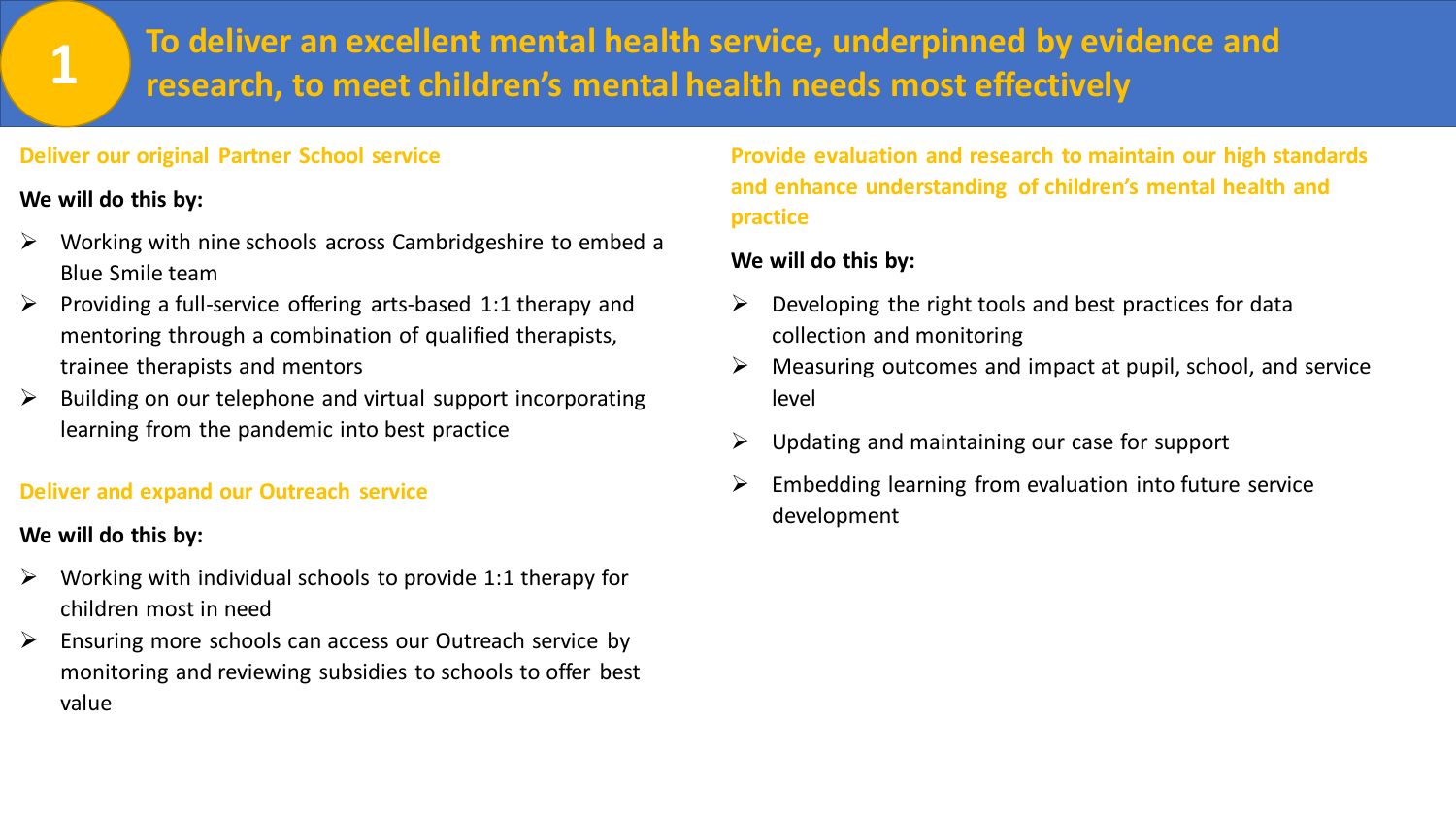# **To increase reach through additional services which impact the whole school community**

### **Reach more children through our tailored Menu of Services**

### **We will do this by:**

**2**

- ➢ Delivering pupil group work, including the "Managing Change" pilot, evaluating and reporting on impact
- ➢ Developing and delivering whole class workshops and measuring impact
- ➢ Offering whole school assemblies, both in-person and virtually to improve accessibility

### **Work with school teams to build confidence around mental health and wellbeing**

### **We will do this by:**

- $\triangleright$  Offering mentoring to teachers to support them in their roles
- $\triangleright$  Ensuring excellent communication with Partner School heads to evidence the value of Blue Smile
- $\triangleright$  Working with governing bodies to demonstrate the impact of Blue Smile at the individual school level

### **Work with the wider community around the child**

### **We will do this by:**

- $\triangleright$  Supporting parents and carers to understand and promote their children's emotional wellbeing
- $\triangleright$  Investigating the feasibility of supporting Blue Smile children with transition to secondary school

### **Support a mental health workforce that can help children and young people**

### **We will do this by:**

- $\triangleright$  Working with the Faculty of Education to provide placements for students undertaking the Postgraduate Diploma in Child and Adolescent Psychotherapeutic Counselling
- $\triangleright$  Recruiting, onboarding and supporting qualified therapists with the right skills and experience to deliver our work
- $\triangleright$  Providing a regular programme of training and supervision for therapists delivering for Blue Smile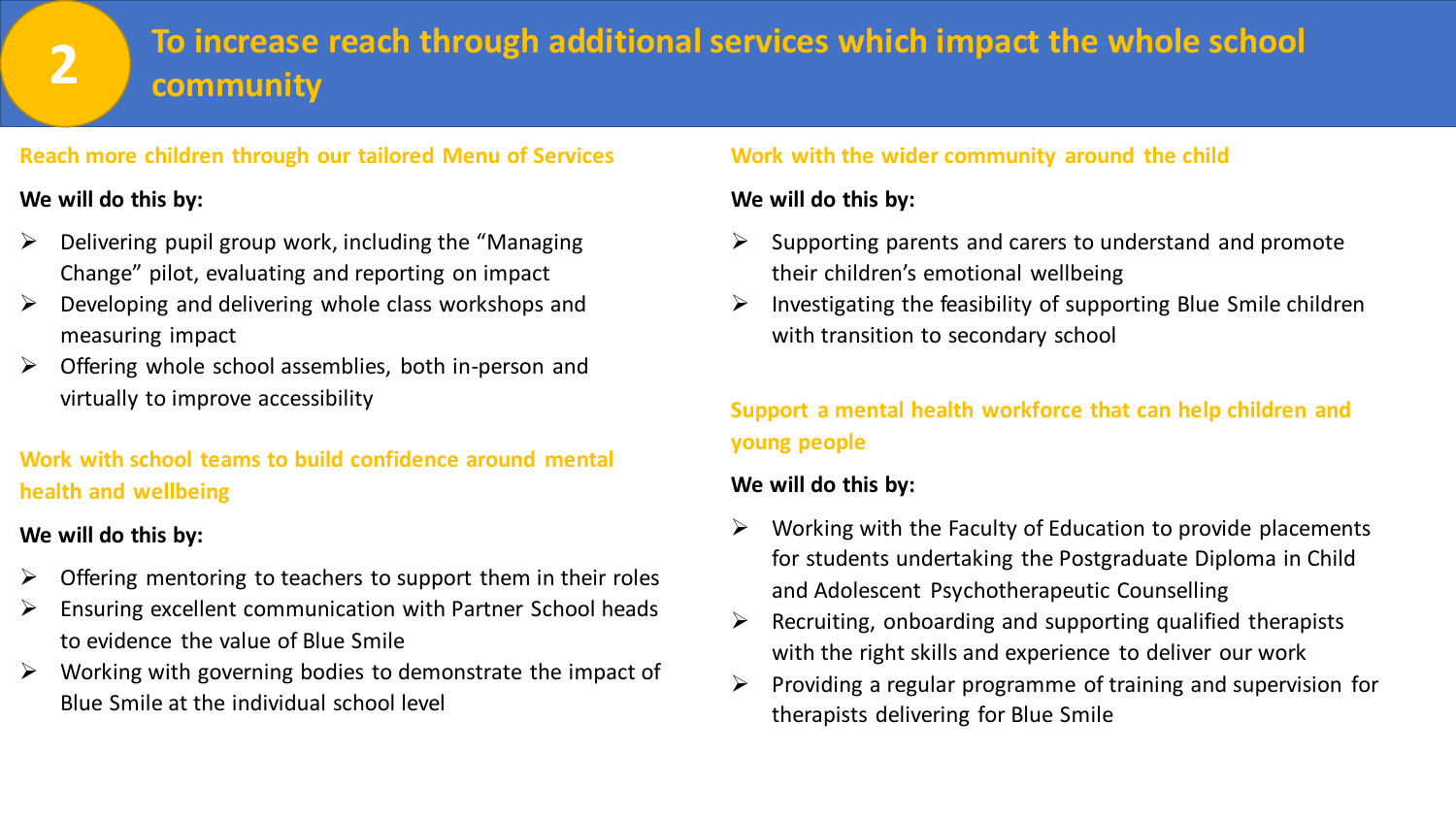# **3**

### **To grow as a strong, stable and sustainable organisation**

#### **Ensure a sustainable financial base with diverse income streams**

### **We will do this by:**

- Strengthening our financial systems and capacity
- ➢ Developing and delivering a fundraising strategy that includes income from community, corporate and trusts & foundations
- ➢ Developing a clear stewardship programme for each fundraising strand including appropriate reporting
- $\triangleright$  Laying the foundations for a legacy programme

### **Create, maintain and develop opportunities for collaboration**

### **We will do this by:**

- ➢ Collaborating with the Fullscope consortium of organisations supporting the mental health and wellbeing of children and young people in Cambridgeshire and Peterborough
- ➢ Working with Cambridge University Faculty of Education on research collaborations
- $\triangleright$  Critically assessing opportunities to partner with other local organisations and charities

### **Focus on our technology**

### **We will do this by:**

- $\triangleright$  Migrating our clinical records to a new cloud-based system
- $\triangleright$  Updating our website to showcase our services externally
- $\triangleright$  Reviewing our GDPR compliance to ensure we continue with best practice
- $\geq$  Leveraging our investment in Office 365

### **Build trust and a culture that embraces working as one team**

### **We will do this by:**

- $\triangleright$  Reviewing communications and marketing to strengthen our service, reputation and supporter base
- $\triangleright$  Focusing on staff wellbeing and development
- $\triangleright$  Developing volunteering opportunities to build capacity
- $\triangleright$  Investing in Board relationships and development to ensure good governance